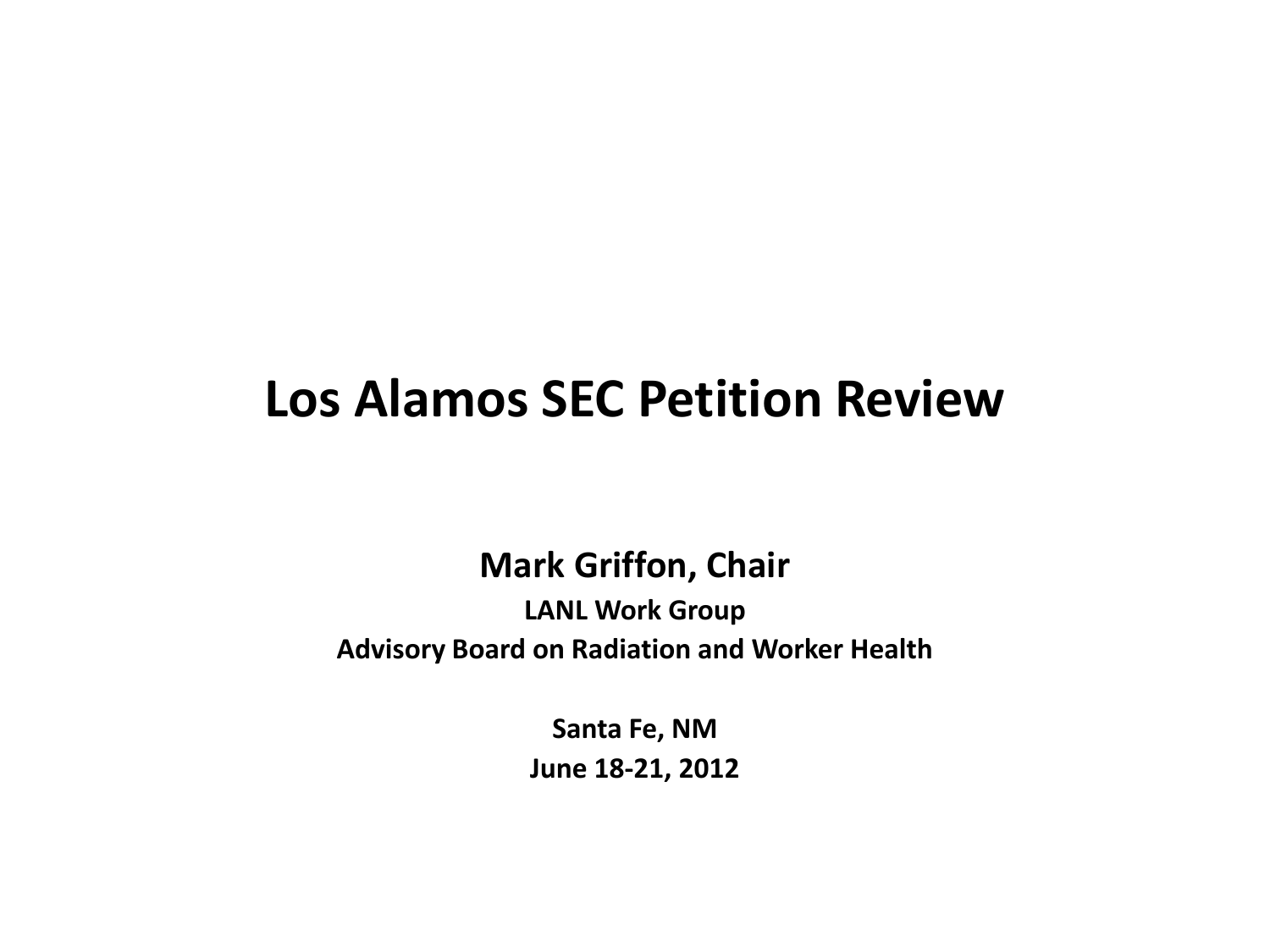### **Work Group Review: Overview**

### • **May 29, 2008: SEC petition 00109 qualified**

*Service support workers who worked in any operational Technical Areas with a history of radioactive material use at the Los Alamos National Laboratory from January 1, 1976 through December 31, 2005.*

### • **January 22, 2009: NIOSH evaluation report (ER) issued**

*NIOSH found no part of the class under evaluation for which it cannot estimate radiation doses with sufficient accuracy.*

- **April 2010: SC&A review of evaluation report**
- **Work Group meetings (4): Apr and Nov 2010, May 2011, May 2012**
- **Various onsite visits, worker interviews, data capture**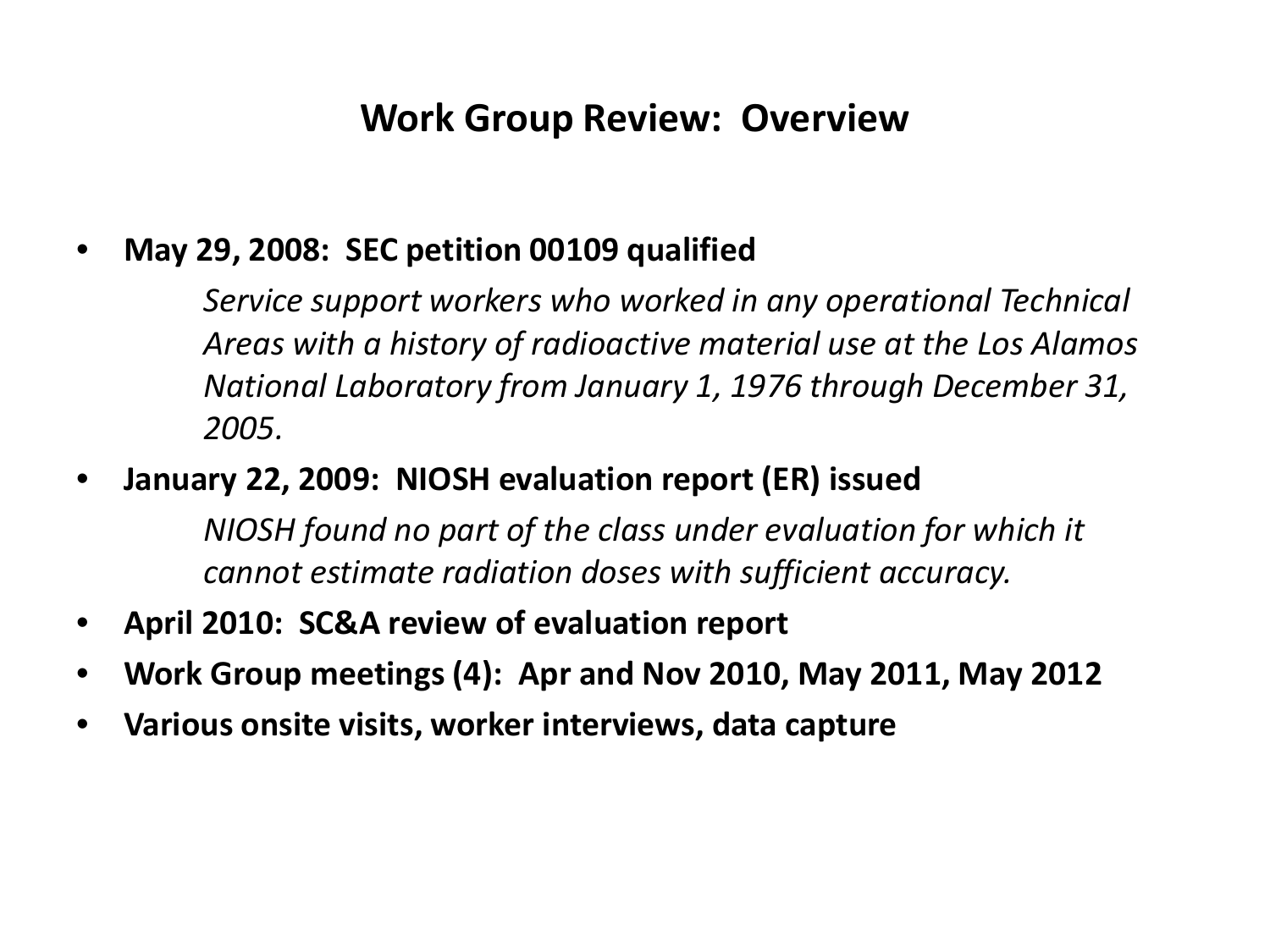### **Other Los Alamos SEC petition evaluations**

- **SEC-00061 (Aug 2006):** *All employees…associated with radioactive lanthanum (RaLa) operations…from September 1, 1944, through July 18, 1963…* SEC class designated 11/9/06.
- **SEC-00051 (Feb 2007):** *All employees…working in operational Technical Areas with a history of radioactive material…from March 15, 1943 through December 31, 1975...* SEC class designated 6/22/07.
- **SEC-00170 (Apr 2010):** *All employees…who worked…from March 15, 1943 through December 31, 1975.* SEC class designated 7/13/10.
- **SEC-00109 :** All service workers ..who worked in any operational Technical Area with radioactive materials ..from January 1, 1976 to December 31, 2005. Open / Active Petition.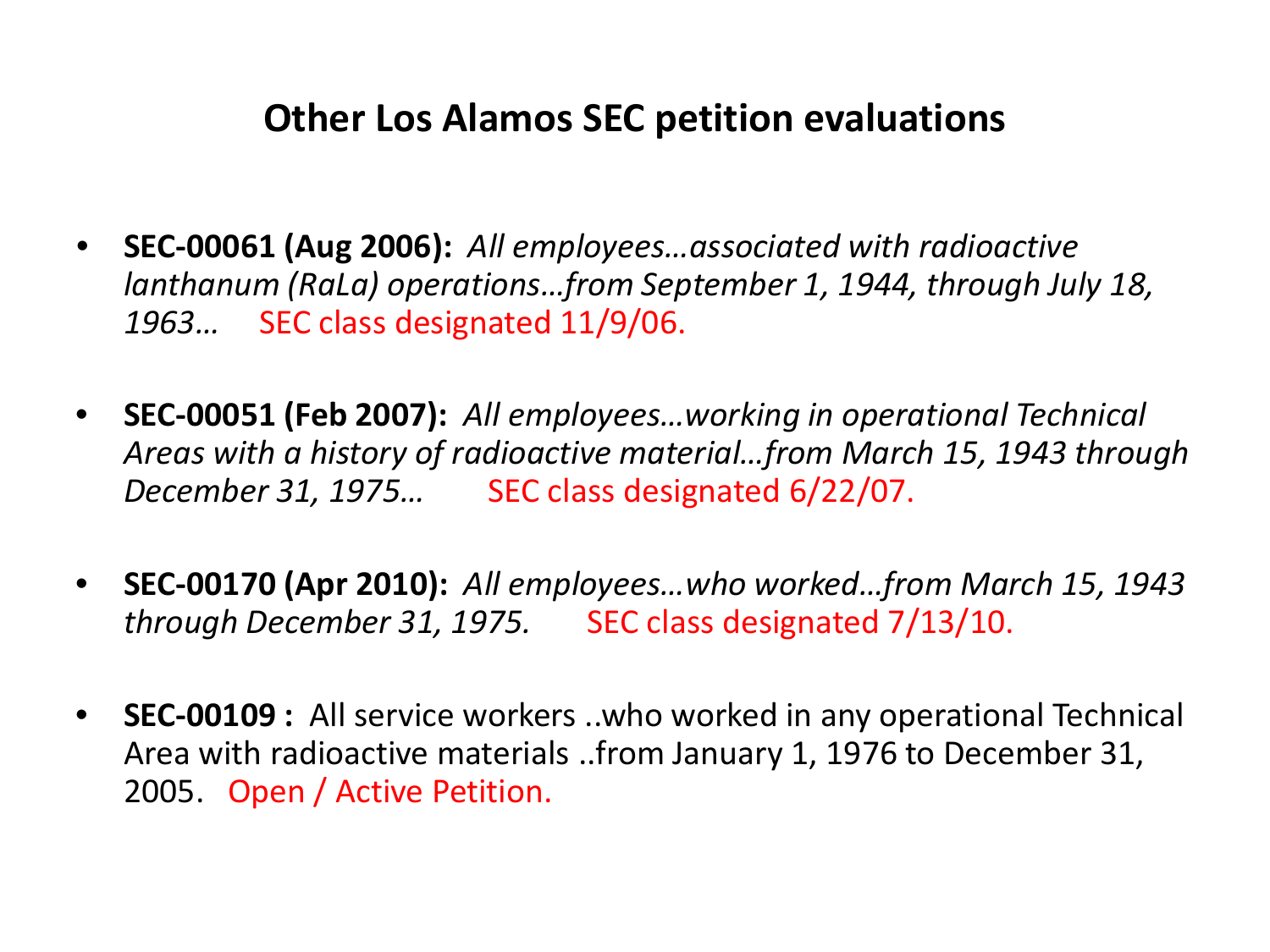# **Work Group SEC Issues**

- 1. Capability to monitor and measure Mixed Activation and Mixed Fission Products by 1976 – **Open**
- 2. DR approach for exotic radionuclides -- **Open**
- 3. Completeness and reliability of *in vitro* and *in vivo* data, and adequacy of NIOSH coworker model – **Open**
- 4. DR approach for neutron exposures **Closed**
- 5. DR approach for workers beside LAMPF/LANSCE retention pond/beam stop – **Open (pending DR demonstration)**
- 6. DR approach for Special Tritium Compounds -- **Open**
- 7. Issues related to unmonitored exposure of support service personnel **Open (pending clarification)**
- 8. Petitioner issues (firing sites, Cerro Grande fire, etc.) -- **Open**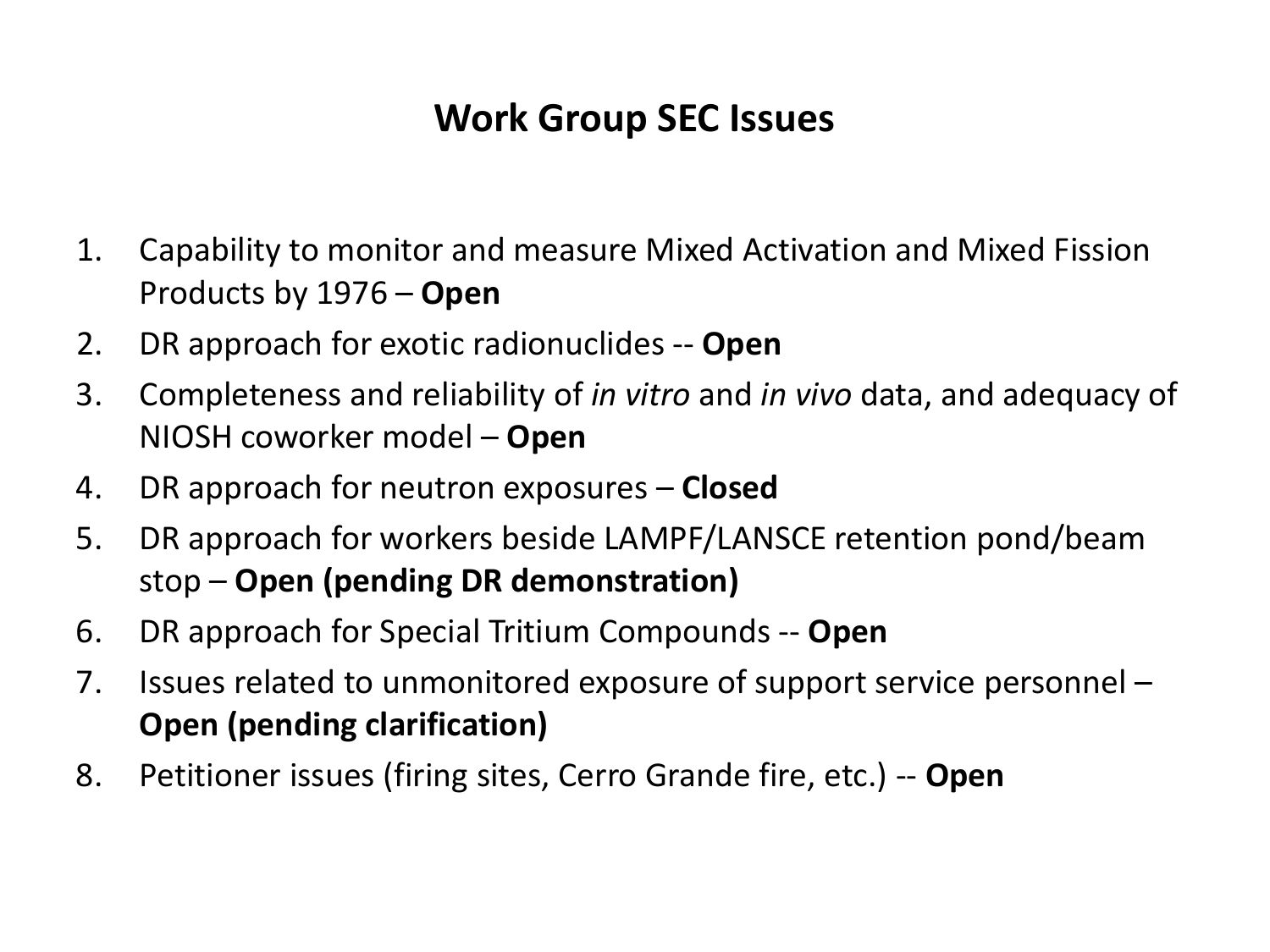# **Petitioner SEC issues**

- Exotic radionuclide exposures at firing sites
- Badge access to radiological areas **Closed**
- Occupational Health Reports reliance on worker "self-reporting"
- Issues related to occupational environmental model cited
- Doses received by support personnel responding to Cerro Grande fire
- Similarity between LANL and NTS operations re: "campaign-based" activities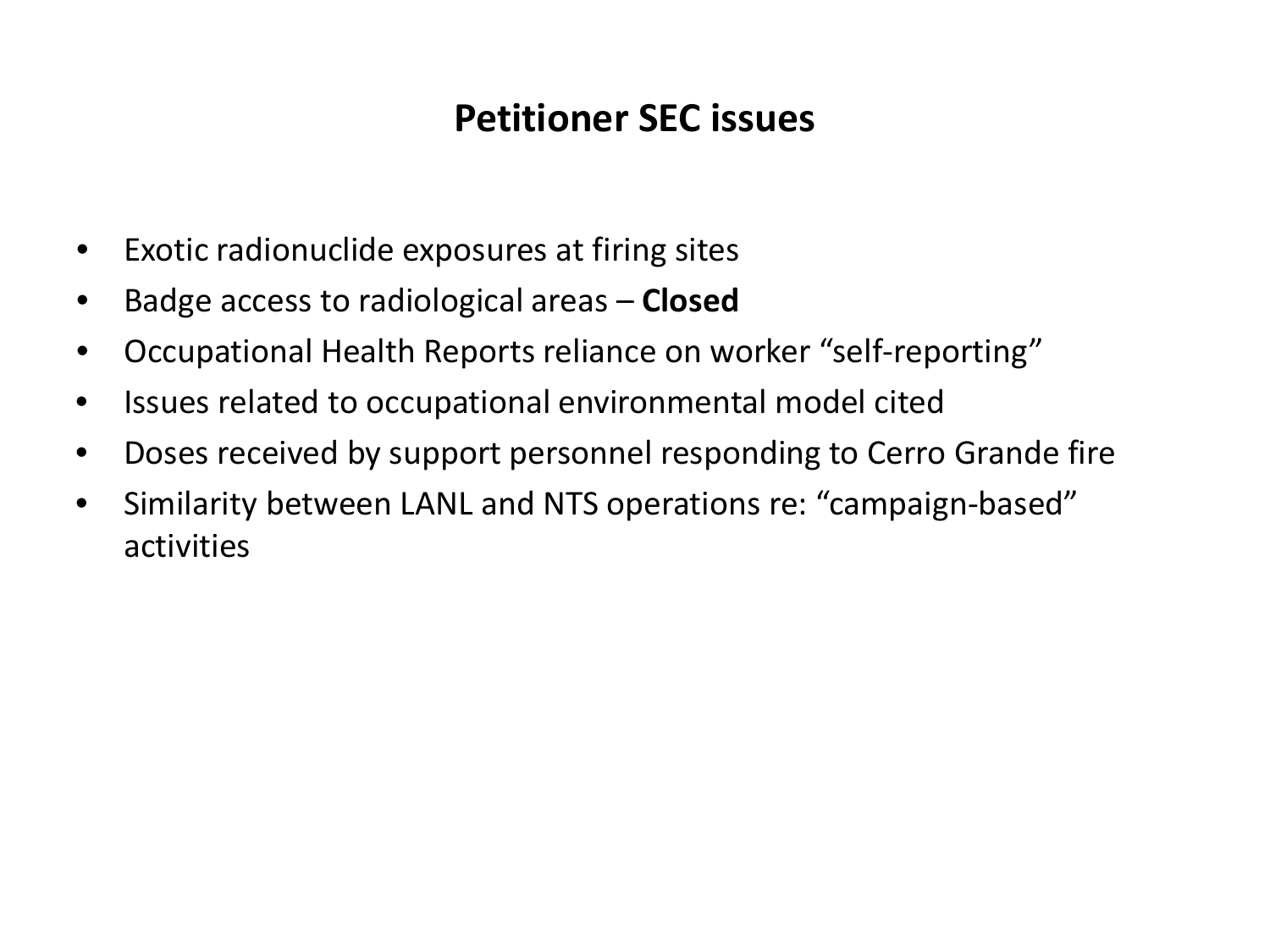# **SEC Issue 1: Capability to monitor and measure Mixed Activation (MAPs) and Mixed Fission Products (MFPs) by 1976**

### **Description of Issue:**

- Inability to dose reconstruct MAPs and MFPs figured prominently in SEC decision for 1943-1975.
- NIOSH concludes that by 1976, *in vivo* counting methods well-established and data is available for bounding intakes of MAPs and MFPs.
	- –Proposed to use Cs-137 to estimate uptakes of MAPs and MFPs
	- –NIOSH modifies approach based on SC&A's findings
- •NIOSH proposes Be-7 for MAPs
	- –Using intake ratios based on air emission measurements
	- –SC&A agrees with method, but questions availability of source data, as well as the use of air emissions data (how representative of actual workplace MAP ratios?).
	- –NIOSH recently performed onsite data capture for applicable documentation and data.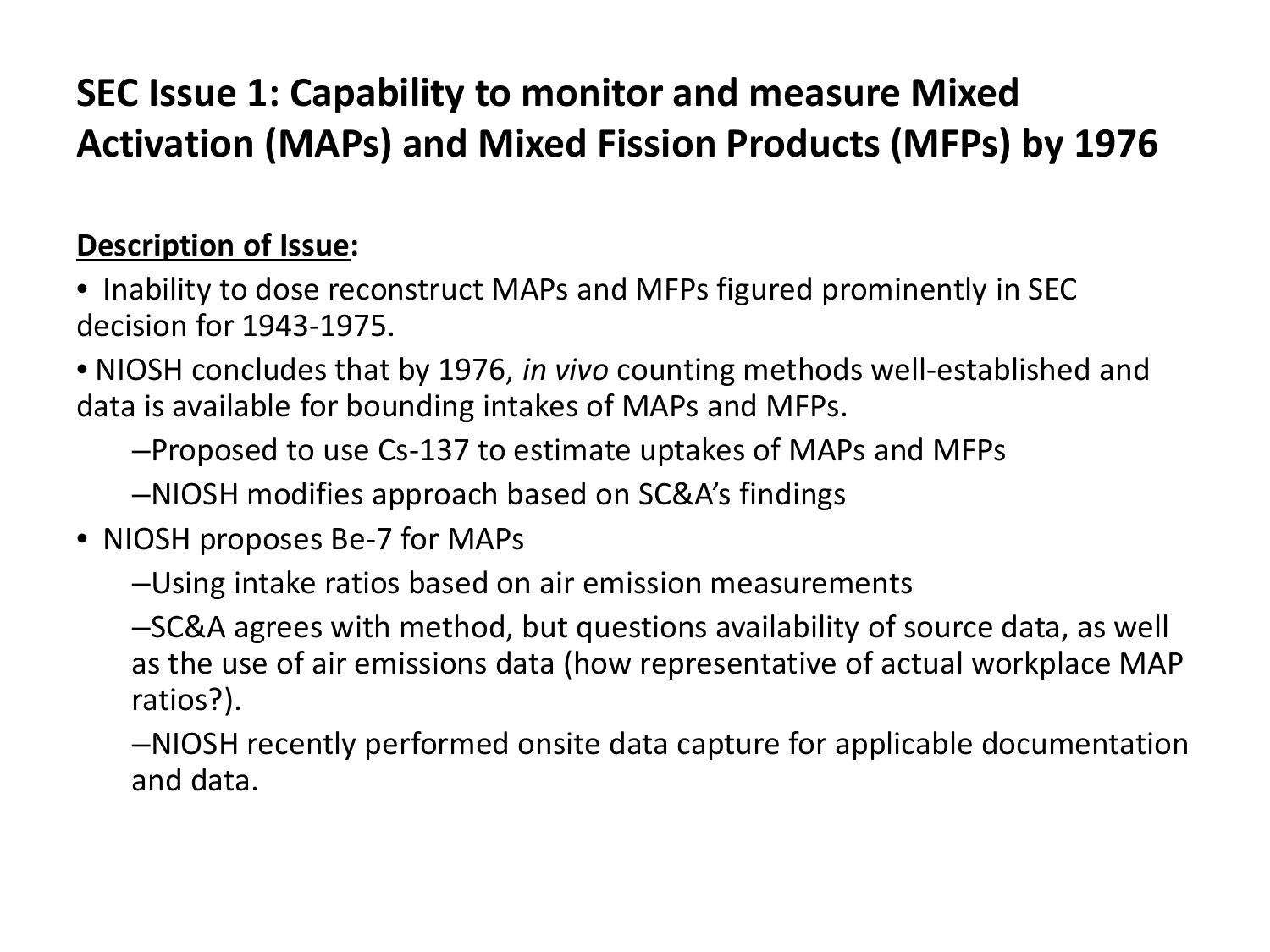# **MAPs: Work Group review/actions**

- WG found need for NIOSH to better define its model for using Be-7 *in vivo*  data for MAP exposures.
- NIOSH actions: Proposed DR model needs to address the following:
	- Availability and sufficiency of Be-7 bioassay data, post-1975
	- Rationale for ratios from air emissions data and why ratios would be bounding for all MAP nuclides and forms, over time.
	- Type of emissions monitoring (continuous or integrated)
	- Criteria for inclusion in *in vivo* program and whether it changed over time
	- Remaining questions regarding "hold up" of MAP air emissions
	- Availability of other workplace data to support model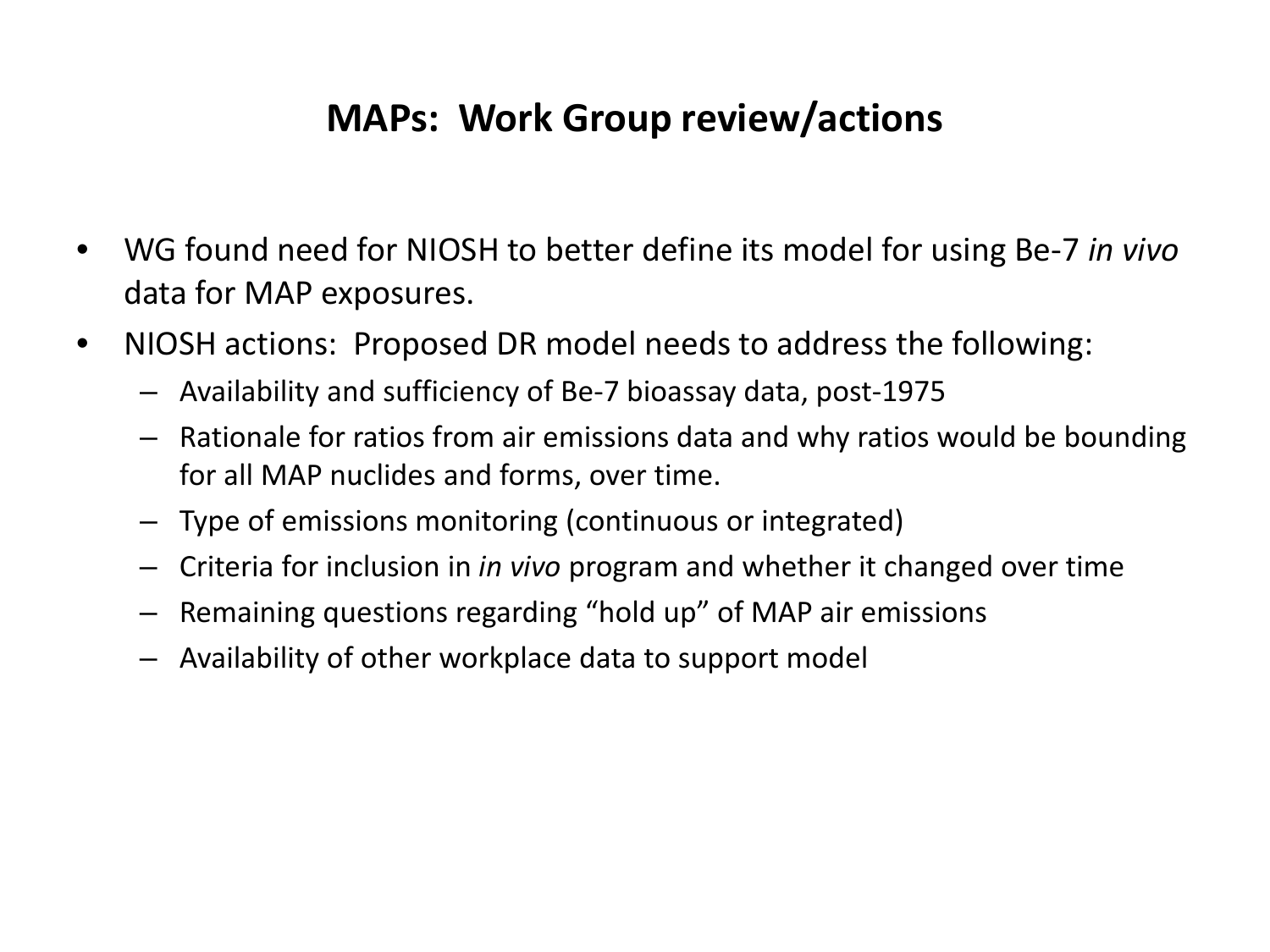# **Mixed Fission Products (MFPs): Work Group review/actions**

#### **Issue Status, MFPs:**

- SC&A concerned about NIOSH proposed use of Cs-137 based reactor ratios (from OTIB) for non-reactor nuclear facilities.
- NIOSH agrees and sought additional onsite data to support use of Cs-137 ratios at CMR, but was unable to locate useable data.
- NIOSH observes, however, that it has located considerable operational documentation that supports its premise that LANL exercised a "robust" health physics program during the period in question and that "appropriate" bioassay methods were available during that time.
- SC&A finds this response inadequate because its basis is largely program reliability.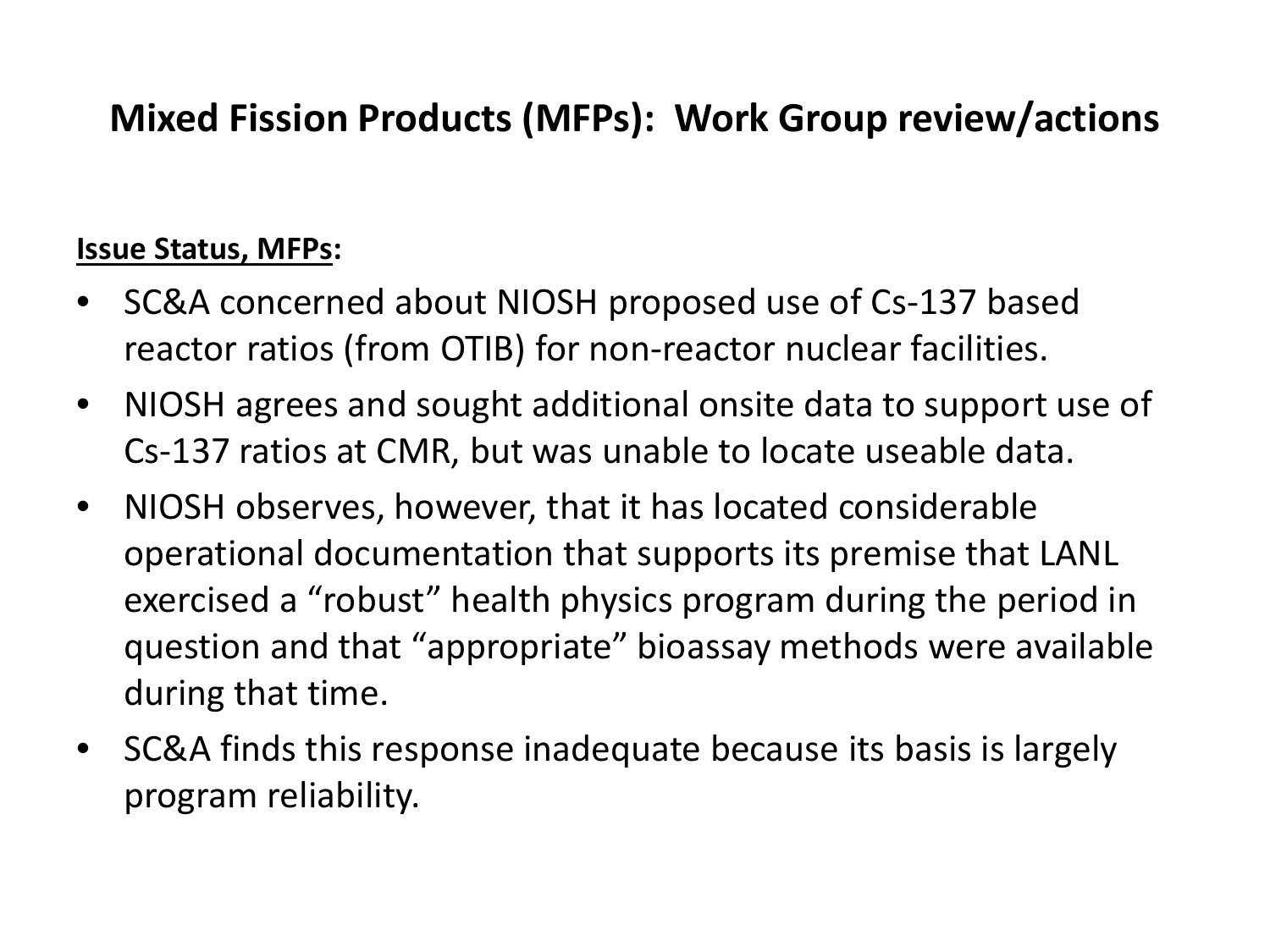## **MFPs: Work Group review/actions**

- WG found need for NIOSH to define and support its model for using Cs-137 *in vivo* data (within OTIB-062 coworker model) for MFP exposures.
- NIOSH actions: Provide consideration of following issues:
	- Demonstrate that intakes derived from Cs-137 are bounding of all MFPs
	- Criteria for inclusion in *in vivo* monitoring program and whether it changed over time
	- Demonstrate that different types of exposure scenarios for MFP exposure in CMR, TA-48, and TA-50, can be bounded using this approach.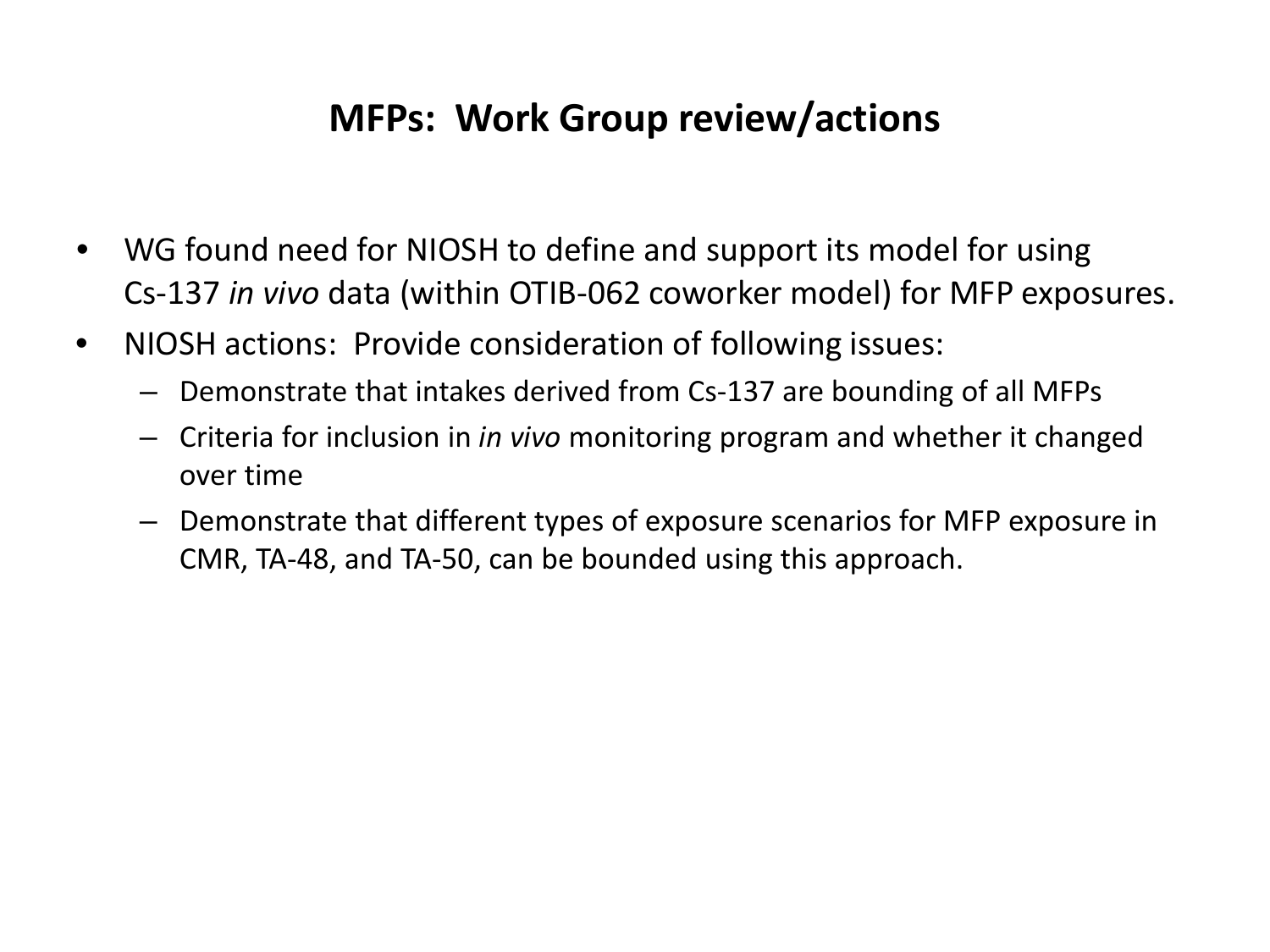# **SEC Issue 2: DR approach for exotic radionuclides**

### **Description of Issue:**

• NIOSH's ER indicates that "exotic" radionuclides (e.g., Np, Cm, Ac) were handled, controlled, and monitored in a manner equivalent to that of the primary actinides, e.g., plutonium, uranium, and americium.

• NIOSH concludes that site-wide bioassay data for these primaries can be used to estimate intakes for missing exotics in coworker approach.

SC&A questions whether:

- Ratios of exotic to primaries are known, constant, operationally equivalent
- Ratios representative given exotic "campaigns" vs. routine usage of primaries
- Data adequate to determine time, duration, conditions of exposure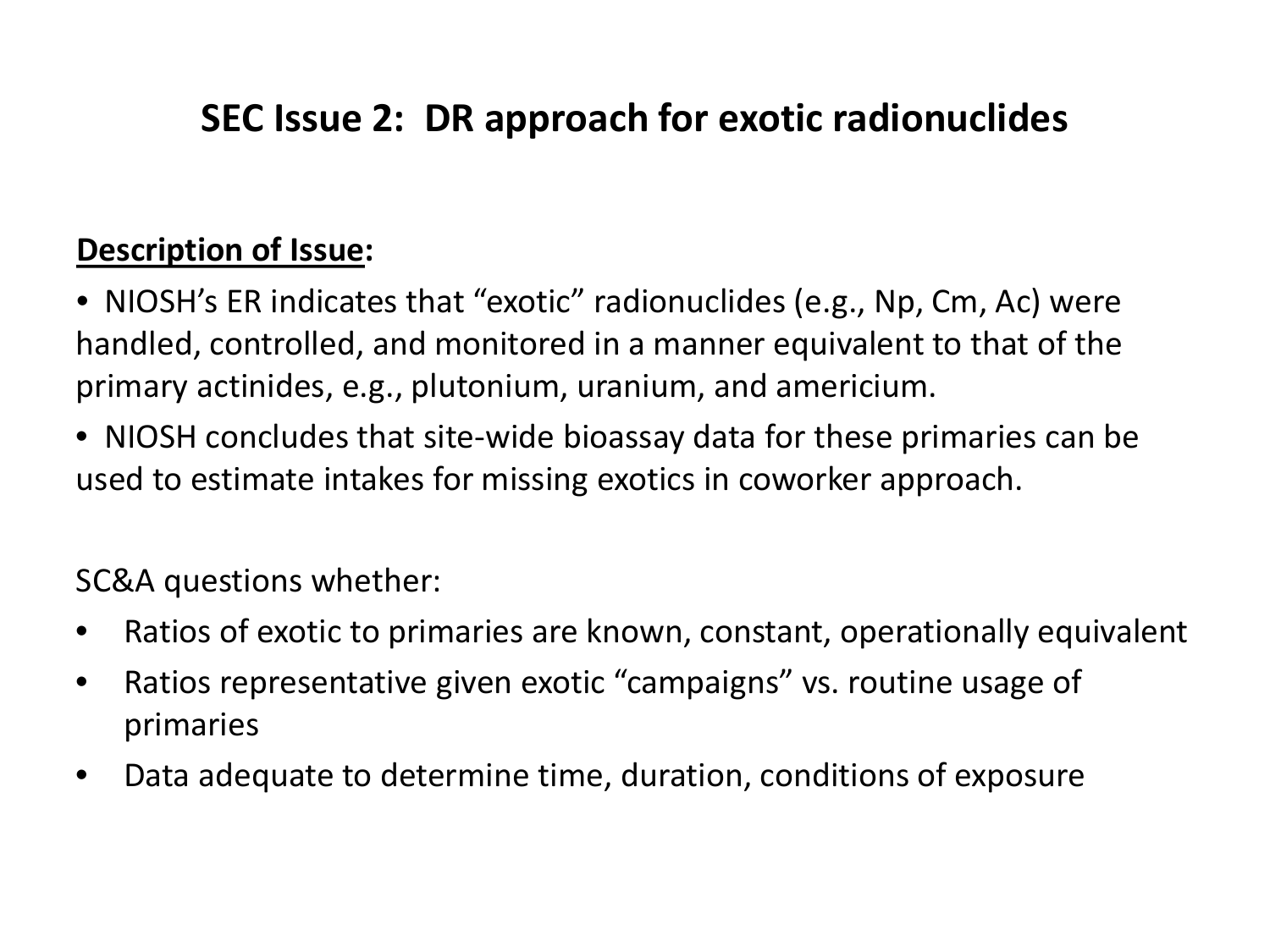# **Exotics: Work Group review/actions**

- At its May 14, 2012, meeting, WG found that NIOSH should provide additional supporting information for its proposed model.
- NIOSH actions:
	- NIOSH should document approach for using uranium and plutonium data to bound all exotic radionuclides (for bio-assayed and unmonitored workers)
	- Review LANL technical basis document for internal dosimetry
	- Review reports on topic identified by petitioner
	- Ensure that approach addresses all "exotics"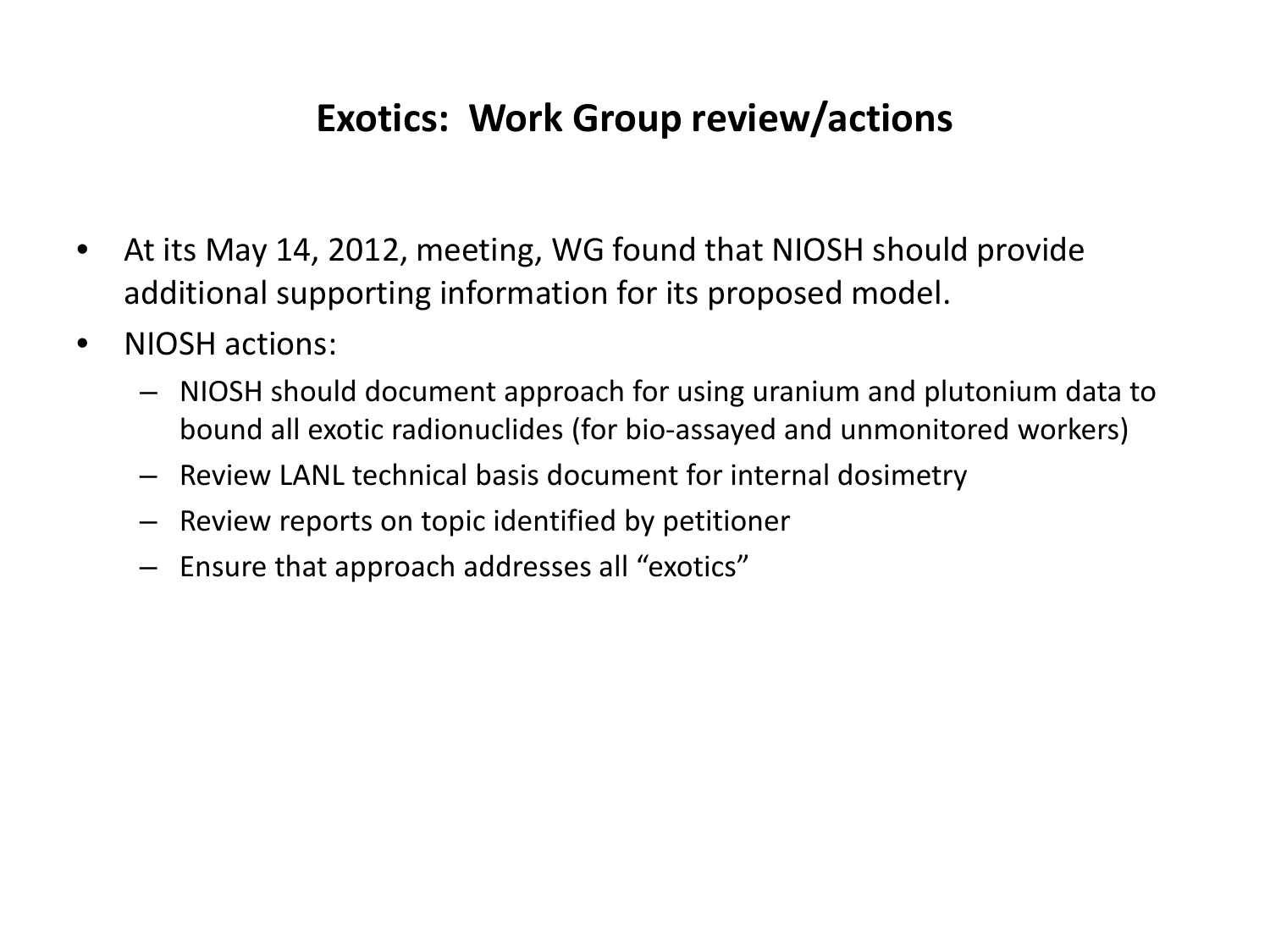**SEC Issue 3: Completeness and reliability of** *in vitro* **and** *in vivo*  **data, and adequacy of NIOSH coworker model**

### **Description of Issue:**

- NIOSH developed OTIB-0062 applying coworker data for Pu-239, Pu-238, uranium, tritium, and Cs-137, in some cases substituting for unavailable dose data for MAPs, MFPs, and exotic radionuclides.
- SC&A has remaining concerns with MFP, MAP and exotic coworker models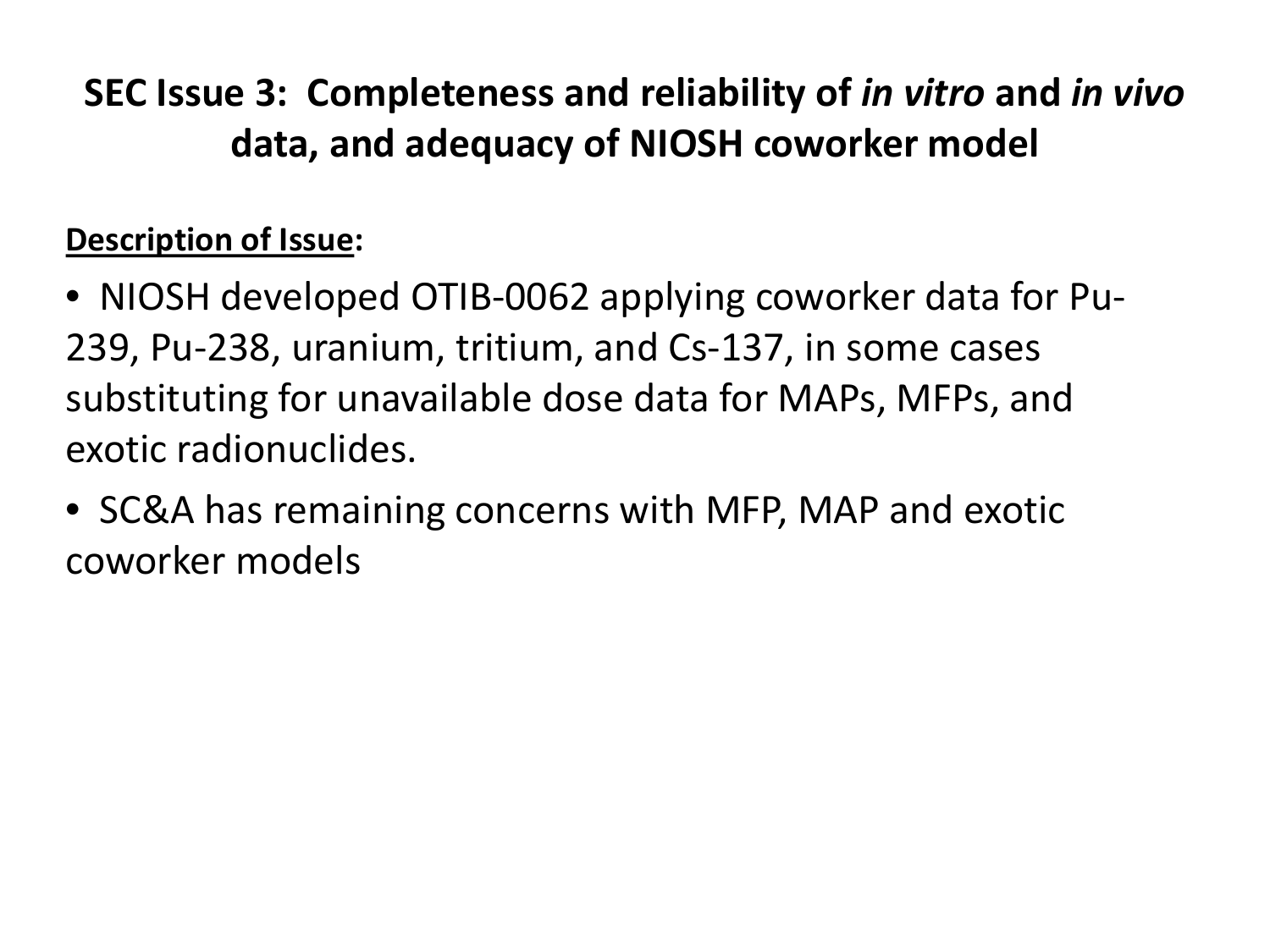# **Coworker model: Work Group review/actions**

### **Issue Status:**

- NIOSH received updated *in vivo* database with additional results, but not significant increase in total Cs-137 data;
- NIOSH assumes that where no Cs-137 data reported, exposure was below MDA.
- NIOSH indicates that considerable operational documentation suggests "robustness" of LANL health physics monitoring program to ensure workers who should have been monitored, were monitored, for time period in question.
- SC&A finds this response inadequate because it is largely based on program reliability.
- Remaining actions on coworker models for MAPs, MFPs, and exotics are dependent on NIOSH responses on SEC issues 1 and 2.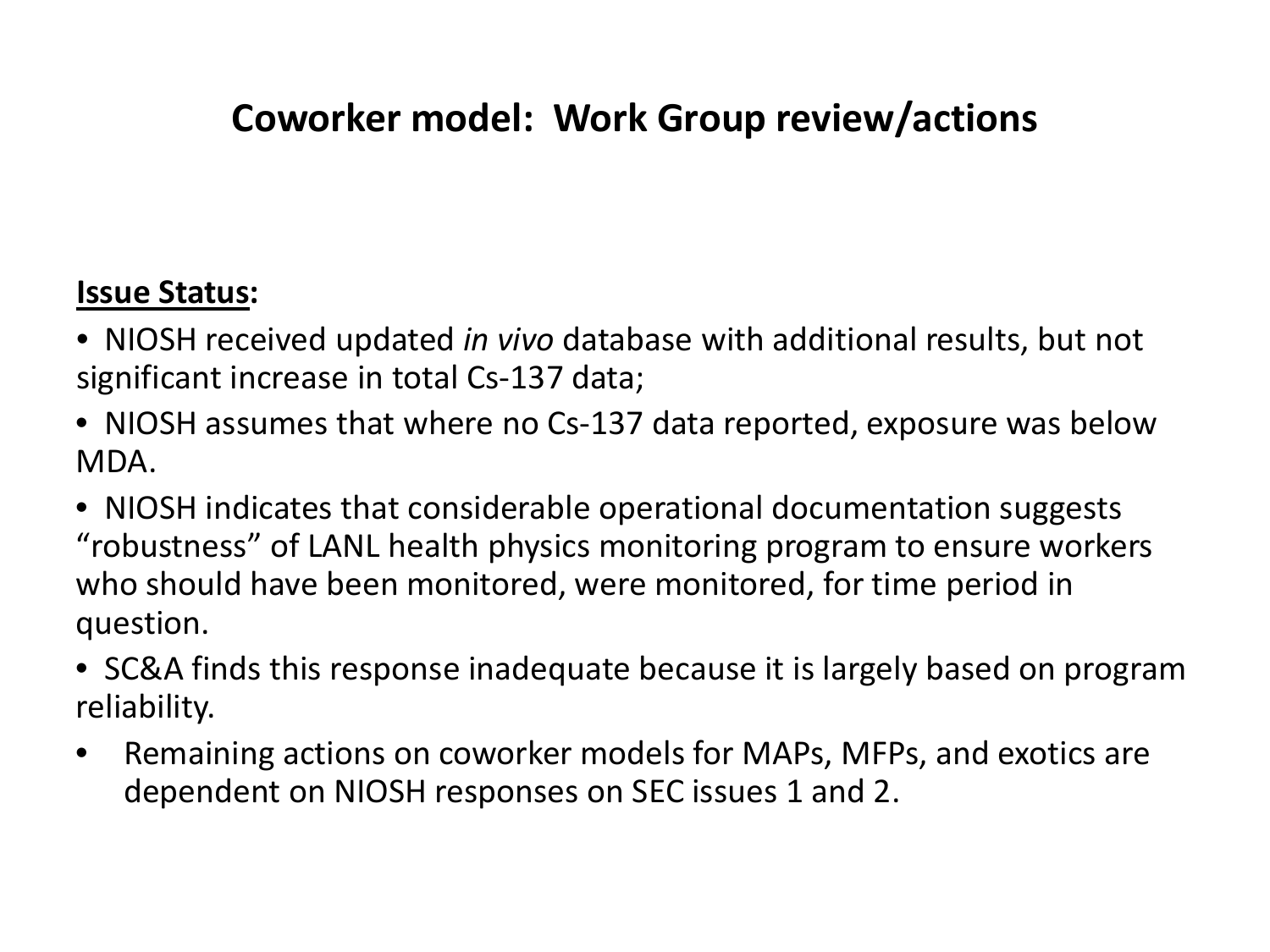# **SEC Issue 4: DR approach for neutron exposures**

### **Description of Issue:**

- NIOSH proposes the use of neutron-to-photon dose ratios to bound neutron dose prior to 1980 (after 1980, recorded neutron doses are considered to be sufficiently accurate, relying on a combination of TLD and NTA film data).
- NIOSH indicates that area-specific neutron correction factors (NCFs) used at LANL can be employed in DR to bound neutron doses for workers in specific facilities.
- SC&A questions whether the proposed n/p values listed in the TBD would bound neutron doses for 1976-1979, questioning the 1) representativeness of n/p values; 2) accuracy of measured neutron doses; and 3) reliability of NTA film data given fading phenomenon.

### **Issue Status:**

NIOSH validated that operational changes were not significant for 1976-1979, compared with 1980-1982, permitting NIOSH to back-extrapolate neutron data. Further analysis of historic neutron measurements and data capture at LAMPF shows proposed n/p values are bounding. *WG closed issue on May 14, 2012.*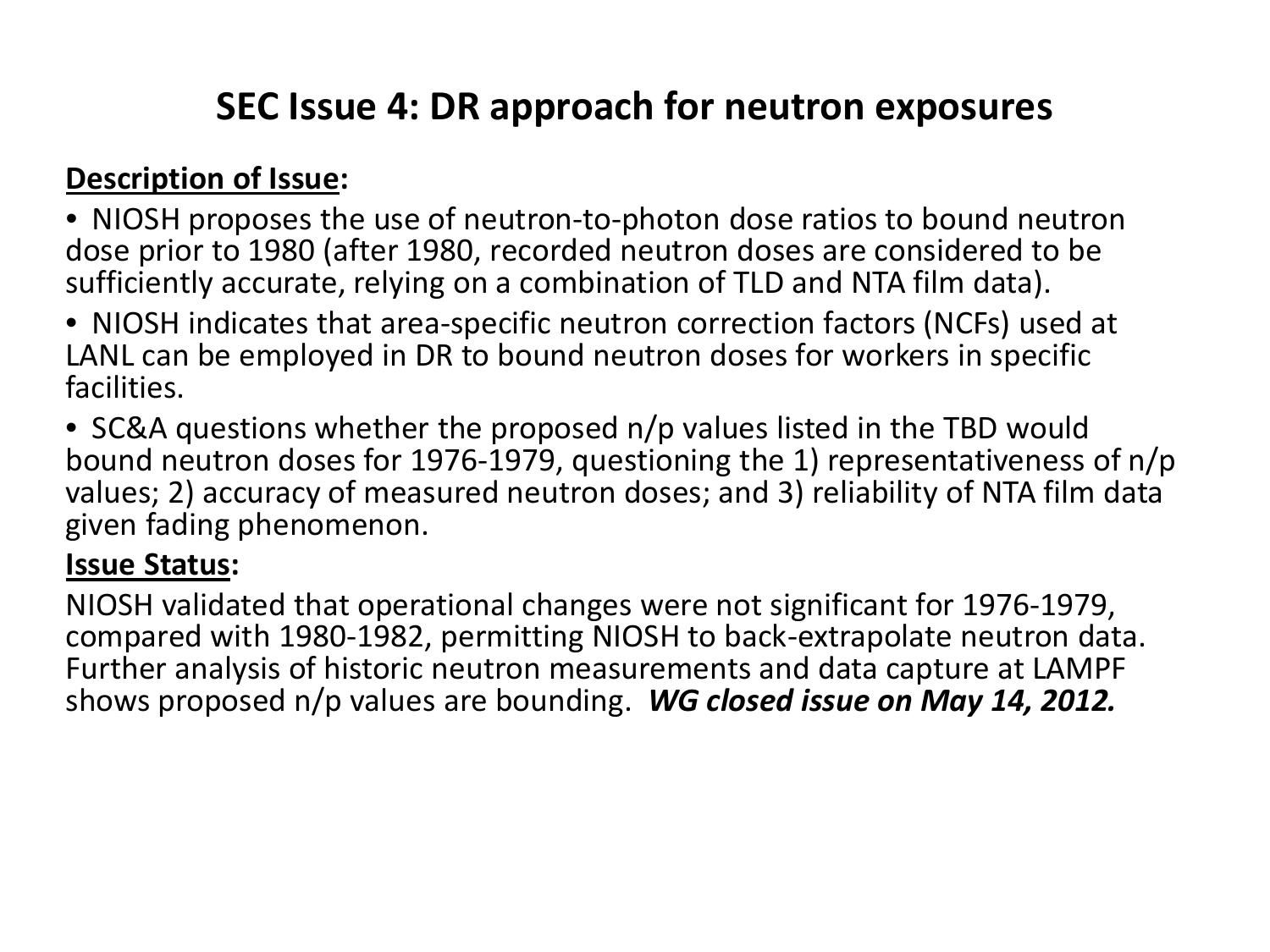# **SEC Issue 5: DR approach for workers adjacent to LAMPF/LANSCE retention pond/beam stop**

### **Description of Issue:**

• Former maintenance workers at LAMPF/LANSCE claim their work location adjacent to Target Area-A beam stop and near retention pond exposed them to both external and internal radiation.

- Issue not addressed in ER.
- Worker badging found adequate for limited external radiation outside of beam stop. However, presence of tritium in retention pond may have led to an inhalation dose due to immersion in airborne vapor.

### **Issue Status:**

NIOSH obtained concentration data for retention pond for time period in question.

### **WG action:**

NIOSH to estimate bounding tritium dose from pond to nearby workers.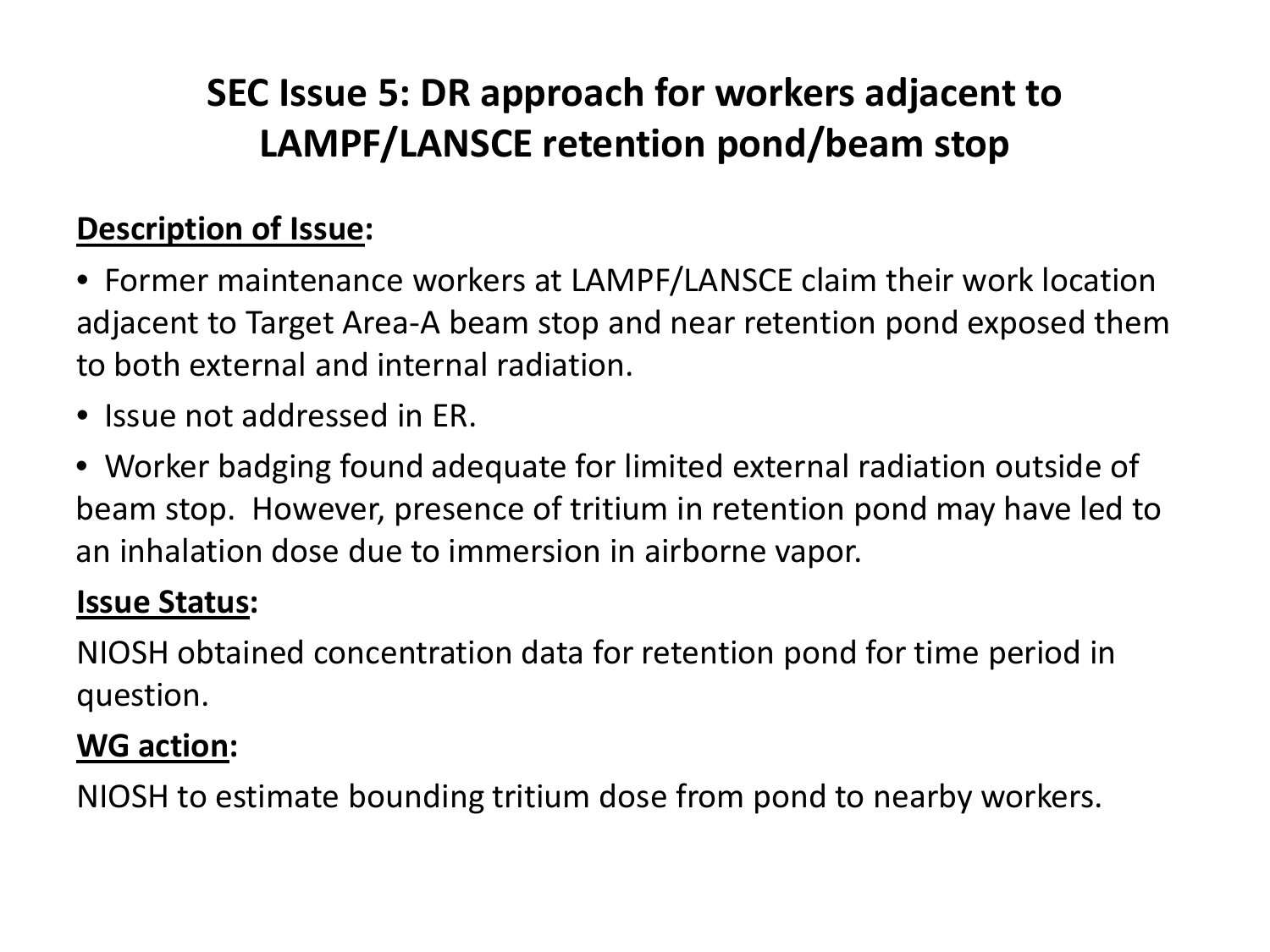# **SEC Issue 6: DR approach for Special Tritium Compounds**

### **Description of Issue:**

NIOSH acknowledges in ER that LANL handled STCs and organically bound tritium compounds and that DR can be accomplished applying OTIB-066. SC&A questions whether insoluble STCs have been adequately characterized and that DR can be accomplished using available site-specific data.

### **Issue Status:**

NIOSH reviewed two classified examples of STC activities and found no basis for altering its conclusion regarding dose reconstructability. SC&A reiterated need to conduct source-term characterization and ascertain exposure potential.

### **WG Action:**

NIOSH will follow-up on characterizing source terms, the potential for exposure, and who would be assigned dose applying OTIB-066.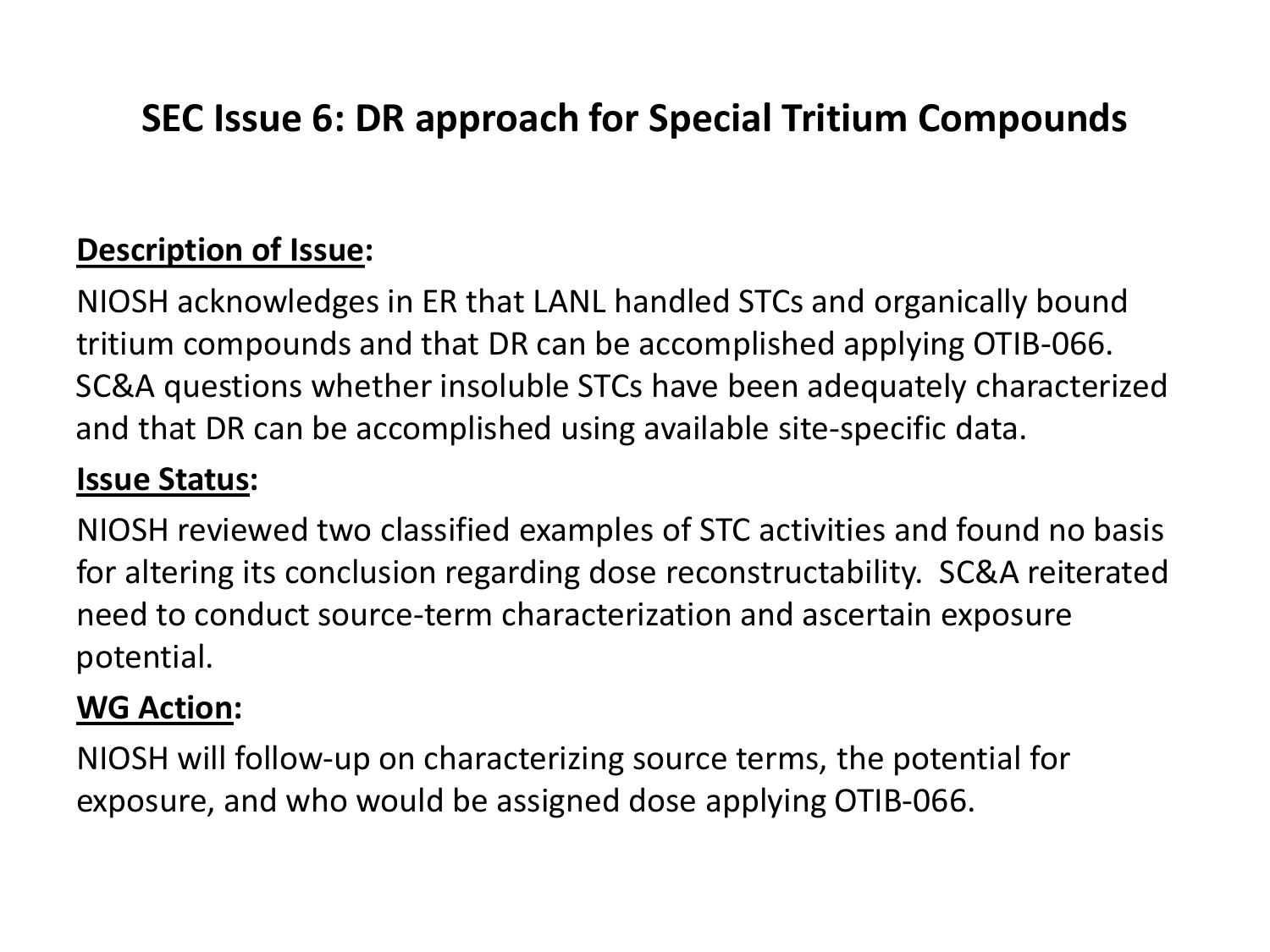# **SEC Issue 7: Issues related to unmonitored exposure of support service personnel**

### **Description of Issue:**

Based on SC&A interviews, it is apparent that routine bio-assaying of security guards, firefighters, and other support service workers, was limited and in some cases, discontinued during the 1990s. Given the broad, site-wide access for these workers, and the uncertainty regarding their exposure potentials, it is not clear how NIOSH will dose reconstruct with sufficient accuracy.

### **Issue Status:**

NIOSH's ER provision applies the coworker dose distribution based on OTIB-062, as well as substitute actinides for "exotics," for all support workers who were not bio-assayed. Resolution of this issue links to Issues 1-3.

### **WG Action:**

NIOSH to explain drop-off in bioassay data over time and whether justified from radiological standpoint.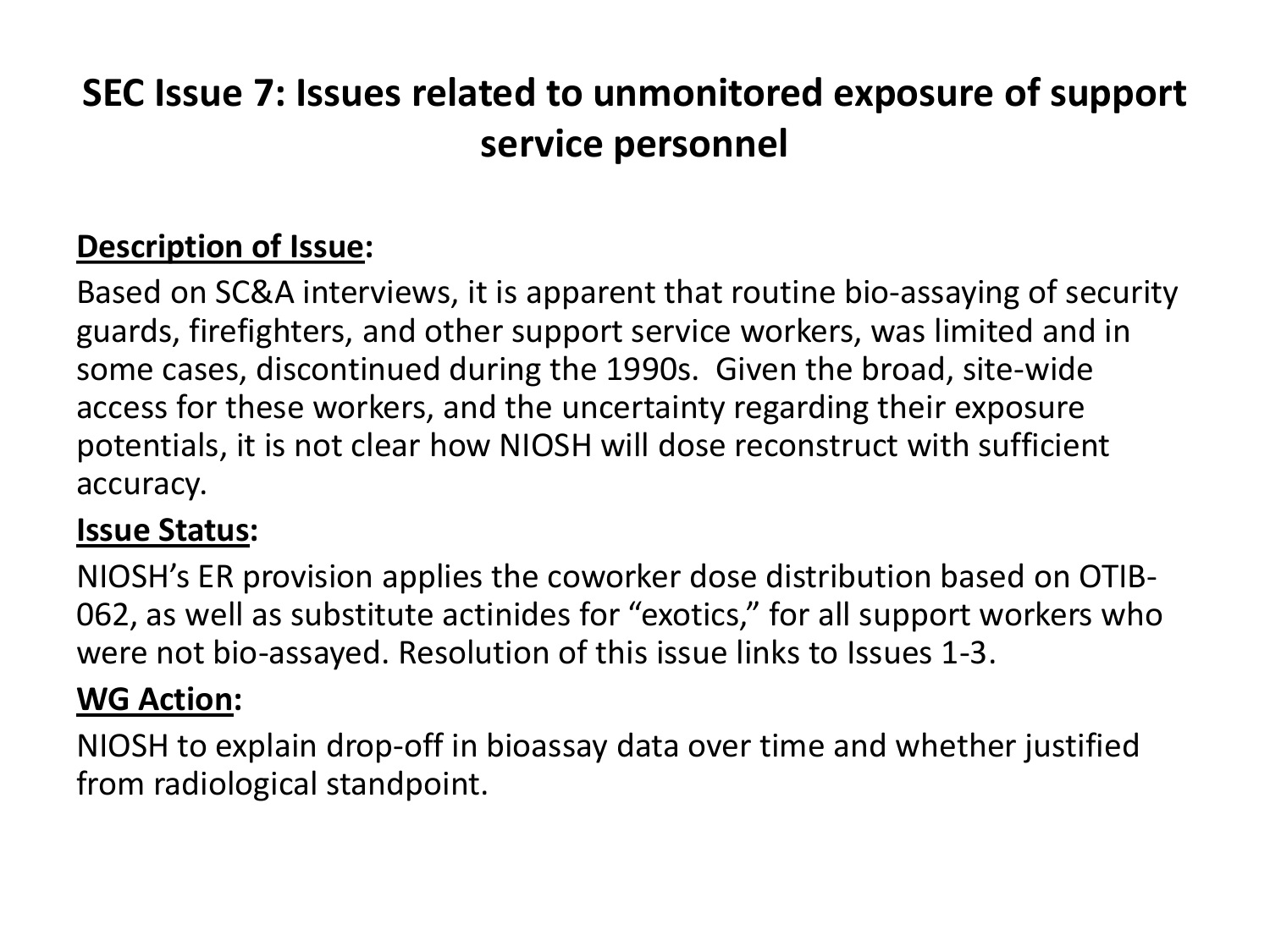# **SEC Issue 8: Petitioner Issues**

#### **Description of Issue:**

Petitioners have identified what they consider SEC issues or questions as part of petition or during WG meetings. These include discrepancies or inconsistencies in the ER, exotic radionuclide exposures at the firing sites, badge access to radiological areas, application of NIOSH's occupational environmental model, and radiological exposure to firefighters from the Cerro Grande fire.

#### **Issue Status:**

NIOSH committed to address all petitioner issues; including:

- NIOSH will address exotics at the firing sites based on ER approach; however, WG concerned whether coworker model will bound potential exposures.
- NIOSH will not use badge access to determine dose.
- NIOSH has reviewed re-suspension issue for Cerro Grande, and has issued white paper; however, WG concerned about power loss and filter clogging issues affecting reported sampling results.
- NIOSH believes that even though LANL has often had "campaign-based" work like NTS, significant differences exist between the two sites; LANL had more robust HP program during time period.